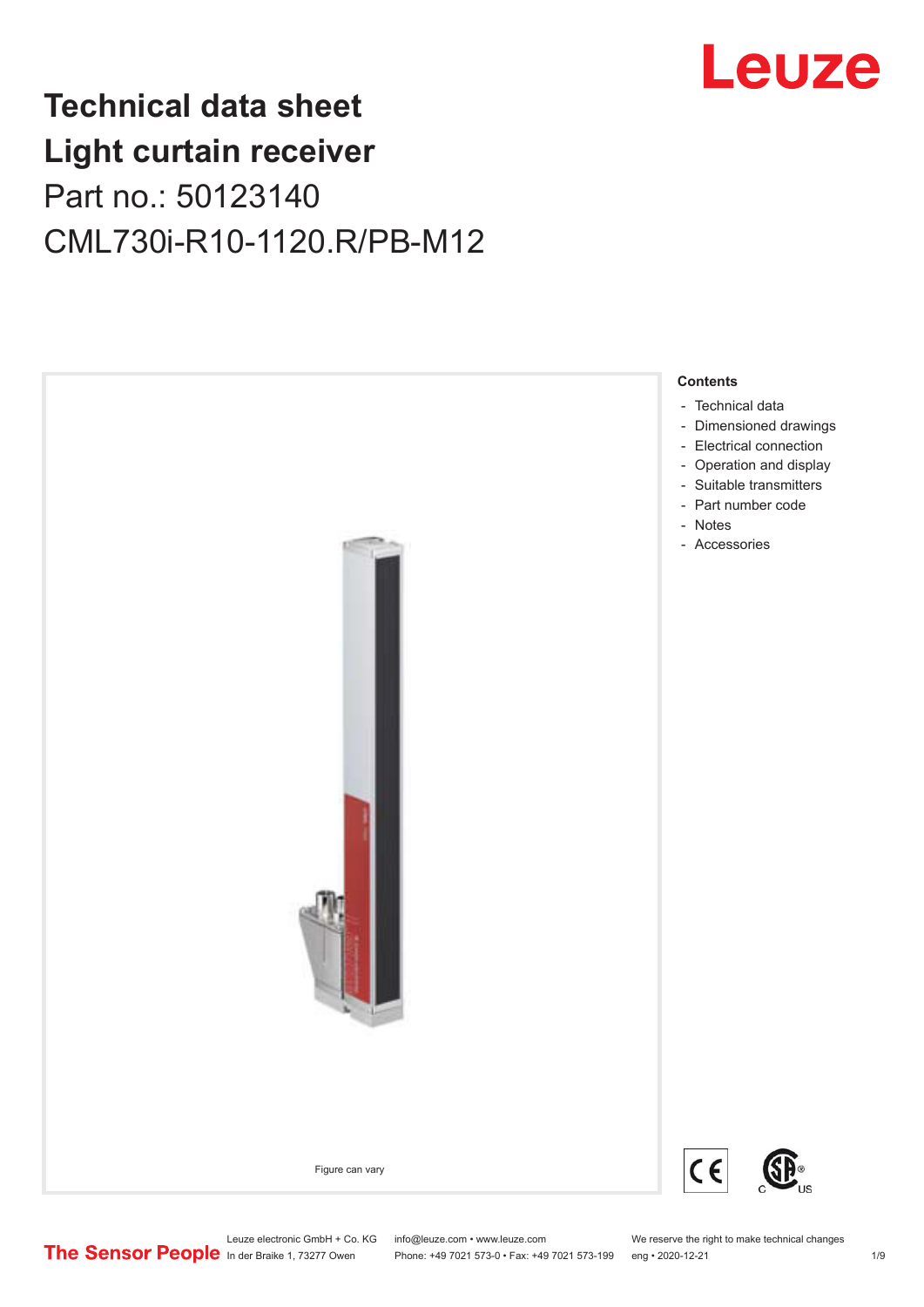# <span id="page-1-0"></span>**Technical data**

# Leuze

#### **Basic data**

| Daəlu uata                                     |                                            |
|------------------------------------------------|--------------------------------------------|
| <b>Series</b>                                  | 730                                        |
| <b>Operating principle</b>                     | Throughbeam principle                      |
| Device type                                    | Receiver                                   |
| <b>Contains</b>                                | Accessories for the use of the BT-2R1      |
| <b>Application</b>                             | Detection of transparent objects           |
|                                                | Object measurement                         |
|                                                |                                            |
| <b>Special version</b>                         |                                            |
| <b>Special version</b>                         | Crossed-beam scanning                      |
|                                                | Diagonal-beam scanning                     |
|                                                | Parallel-beam scanning                     |
|                                                |                                            |
| <b>Optical data</b>                            |                                            |
| <b>Operating range</b>                         | Guaranteed operating range                 |
| <b>Operating range</b>                         | 0.39.5m                                    |
| Operating range, transparent media             | 0.33.5m                                    |
| <b>Operating range limit</b>                   | Typical operating range                    |
| <b>Operating range limit</b>                   | $0.212 \text{ m}$                          |
| <b>Measurement field length</b>                | 1,120 mm                                   |
| <b>Number of beams</b>                         | 112 Piece(s)                               |
| Beam spacing                                   | $10 \text{ mm}$                            |
|                                                |                                            |
| <b>Measurement data</b>                        |                                            |
| Minimum object diameter                        | 20 mm                                      |
|                                                |                                            |
| <b>Electrical data</b>                         |                                            |
| <b>Protective circuit</b>                      |                                            |
|                                                | Polarity reversal protection               |
|                                                | Short circuit protected                    |
|                                                | <b>Transient protection</b>                |
| Performance data                               |                                            |
| Supply voltage U <sub>B</sub>                  | 18  30 V, DC                               |
| <b>Residual ripple</b>                         | 0  15 %, From U <sub>B</sub>               |
| <b>Open-circuit current</b>                    | 0  270 mA, The specified values refer      |
|                                                | to the entire package consisting of trans- |
|                                                | mitter and receiver.                       |
|                                                |                                            |
| Inputs/outputs selectable                      |                                            |
| Output current, max.                           | 100 mA                                     |
| Input resistance                               | $6,000 \Omega$                             |
| Number of inputs/outputs selectable 2 Piece(s) |                                            |
| Type                                           | Inputs/outputs selectable                  |
| Voltage type, outputs                          | DC                                         |
| Switching voltage, outputs                     | Typ. $U_{\rm B}$ / 0 V                     |
| Voltage type, inputs                           | DC                                         |
| Switching voltage, inputs                      | high: ≥6V                                  |
|                                                | $low: 4V$                                  |
|                                                |                                            |
| Input/output 1                                 |                                            |
| Activation/disable delay                       | 1 ms                                       |
| <b>Timing</b>                                  |                                            |
|                                                |                                            |
| Cycle time                                     | $1.27$ ms                                  |
| Response time per beam                         | $10 \mu s$                                 |
| <b>Interface</b>                               |                                            |
|                                                |                                            |
| Type                                           | PROFIBUS DP                                |

|        | <b>PROFIBUS DP</b><br><b>Function</b> | Process                      |  |  |  |
|--------|---------------------------------------|------------------------------|--|--|--|
|        | <b>Service interface</b>              |                              |  |  |  |
| Type   |                                       | IO-Link                      |  |  |  |
|        | <b>IO-Link</b>                        |                              |  |  |  |
|        | <b>Function</b>                       | Configuration via software   |  |  |  |
|        |                                       | Service                      |  |  |  |
|        |                                       |                              |  |  |  |
|        | <b>Connection</b>                     |                              |  |  |  |
|        | <b>Number of connections</b>          | 2 Piece(s)                   |  |  |  |
|        | <b>Plug outlet</b>                    | Rear side                    |  |  |  |
|        |                                       |                              |  |  |  |
|        | <b>Connection 1</b>                   |                              |  |  |  |
|        | <b>Function</b>                       | Configuration interface      |  |  |  |
|        |                                       | Connection to transmitter    |  |  |  |
|        |                                       | Signal IN                    |  |  |  |
|        |                                       | Signal OUT                   |  |  |  |
|        |                                       | Voltage supply               |  |  |  |
|        | <b>Type of connection</b>             | Connector                    |  |  |  |
|        | <b>Thread size</b>                    | M <sub>12</sub>              |  |  |  |
|        | <b>Type</b>                           | Male                         |  |  |  |
|        | <b>Material</b>                       | Metal                        |  |  |  |
|        | No. of pins                           | 8-pin                        |  |  |  |
|        | Encoding                              | A-coded                      |  |  |  |
|        |                                       |                              |  |  |  |
|        | <b>Connection 2</b>                   |                              |  |  |  |
|        | <b>Function</b>                       | <b>BUS IN</b>                |  |  |  |
|        |                                       | <b>BUS OUT</b>               |  |  |  |
|        | <b>Type of connection</b>             | Connector                    |  |  |  |
|        | <b>Thread size</b>                    | M <sub>12</sub>              |  |  |  |
|        | Type                                  | Female                       |  |  |  |
|        | <b>Material</b>                       | Metal                        |  |  |  |
|        | No. of pins                           | 5 -pin                       |  |  |  |
|        | Encoding                              | B-coded                      |  |  |  |
|        | <b>Mechanical data</b>                |                              |  |  |  |
| Design |                                       | Cubic                        |  |  |  |
|        | Dimension (W x H x L)                 | 29 mm x 35.4 mm x 1,143 mm   |  |  |  |
|        | <b>Housing material</b>               | Metal                        |  |  |  |
|        | <b>Metal housing</b>                  | Aluminum                     |  |  |  |
|        | Lens cover material                   | Plastic                      |  |  |  |
|        | Net weight                            | $1,350$ g                    |  |  |  |
|        | <b>Housing color</b>                  | Silver                       |  |  |  |
|        | Type of fastening                     | Groove mounting              |  |  |  |
|        |                                       | Via optional mounting device |  |  |  |
|        | <b>Operation and display</b>          |                              |  |  |  |
|        | Type of display                       | LED                          |  |  |  |
|        |                                       | OLED display                 |  |  |  |
|        | <b>Number of LEDs</b>                 | 2 Piece(s)                   |  |  |  |
|        | Type of configuration                 | Software                     |  |  |  |
|        |                                       | Teach-in                     |  |  |  |
|        | <b>Operational controls</b>           | Membrane keyboard            |  |  |  |
|        |                                       |                              |  |  |  |
|        | Environmental data                    |                              |  |  |  |
|        | Ambient temperature, operation        | $-3060 °C$                   |  |  |  |
|        | Ambient temperature, storage          | $-4070 °C$                   |  |  |  |
|        |                                       |                              |  |  |  |

Leuze electronic GmbH + Co. KG info@leuze.com • www.leuze.com We reserve the right to make technical changes In der Braike 1, 73277 Owen Phone: +49 7021 573-0 • Fax: +49 7021 573-199 eng • 2020-12-21 299 Phone: +49 7021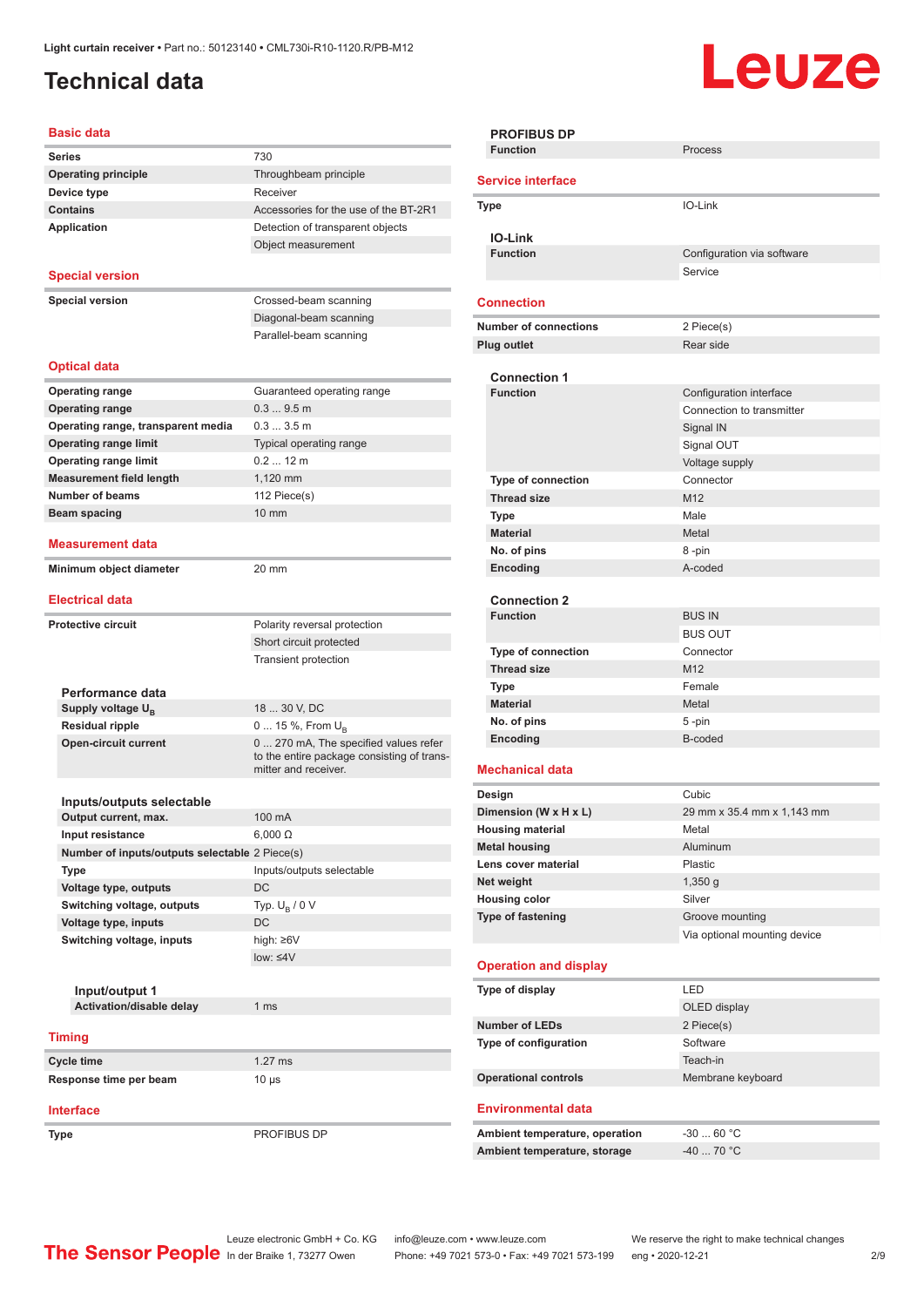# **Technical data**

# Leuze

#### **Certifications**

| Degree of protection     | IP 65         |
|--------------------------|---------------|
| <b>Protection class</b>  | Ш             |
| <b>Certifications</b>    | c CSA US      |
| <b>Standards applied</b> | IEC 60947-5-2 |
|                          |               |

#### **Classification**

| <b>Customs tariff number</b> | 90314990 |
|------------------------------|----------|
| eCl@ss 5.1.4                 | 27270910 |
| eCl@ss 8.0                   | 27270910 |
| eCl@ss 9.0                   | 27270910 |
| eCl@ss 10.0                  | 27270910 |
| eCl@ss 11.0                  | 27270910 |
| <b>ETIM 5.0</b>              | EC002549 |
| <b>ETIM 6.0</b>              | EC002549 |
| <b>ETIM 7.0</b>              | EC002549 |
|                              |          |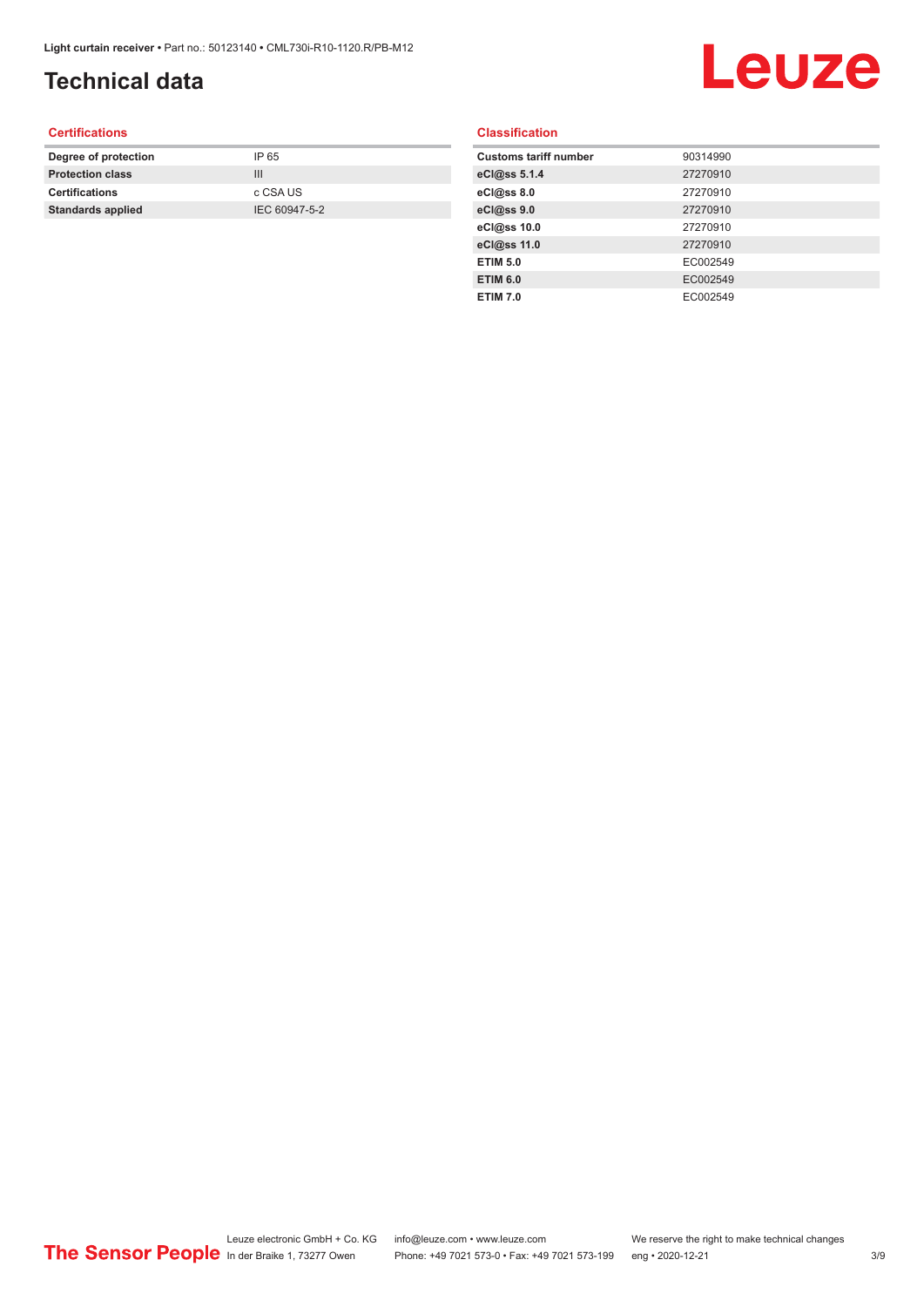#### <span id="page-3-0"></span>**Dimensioned drawings**

All dimensions in millimeters



- B Measurement field length 1120 mm
- F M6 thread

G Fastening groove

- R Receiver
	- Y 5 mm

T Transmitter

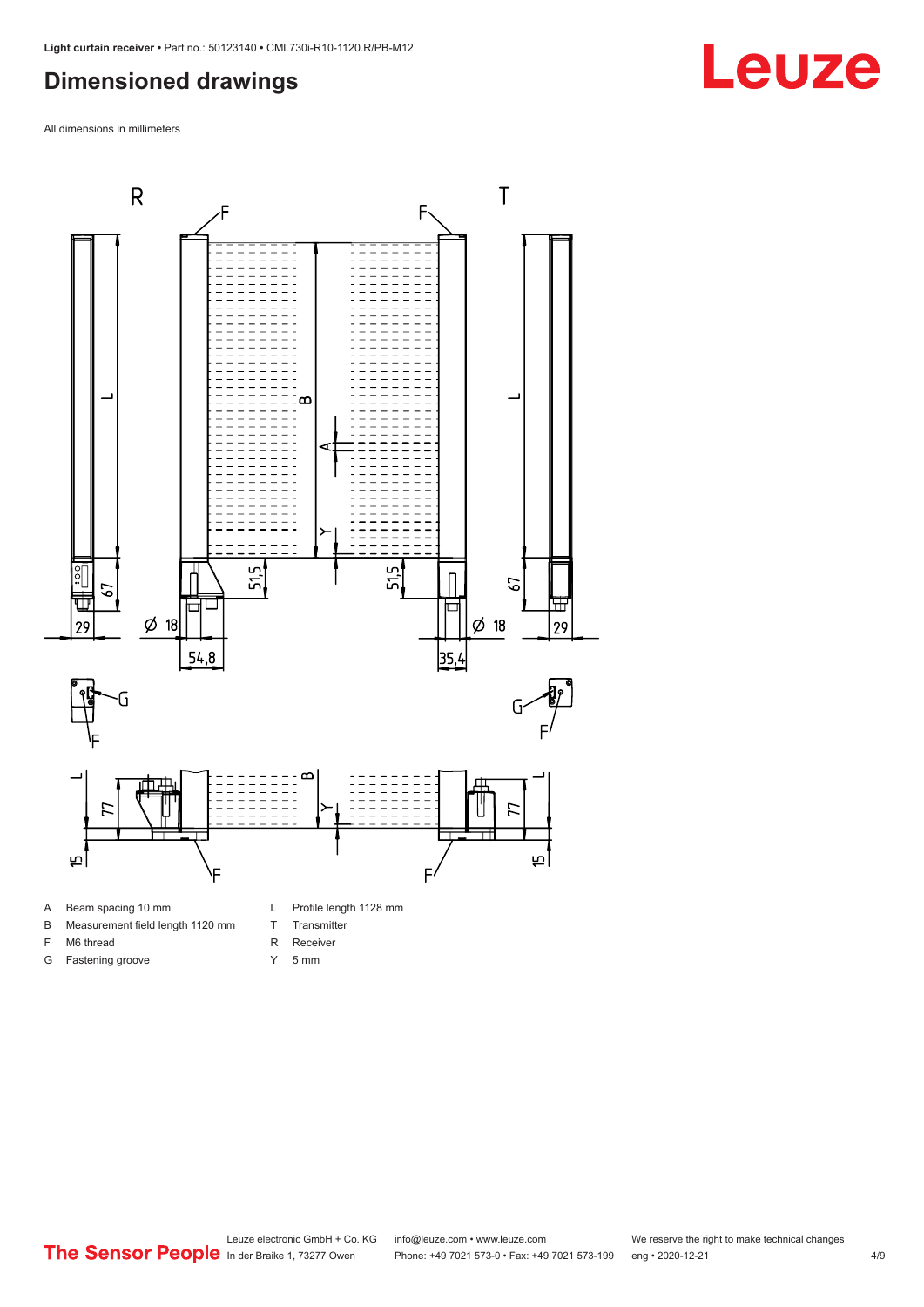#### <span id="page-4-0"></span>**Dimensioned drawings**





A PWR / SW IN / OUT B BUS IN / OUT

# **Electrical connection**

**Connection 1**

| <b>Function</b>    | Configuration interface   |  |
|--------------------|---------------------------|--|
|                    | Connection to transmitter |  |
|                    | Signal IN                 |  |
|                    | Signal OUT                |  |
|                    | Voltage supply            |  |
| Type of connection | Connector                 |  |
| <b>Thread size</b> | M12                       |  |
| <b>Type</b>        | Male                      |  |
| <b>Material</b>    | Metal                     |  |
| No. of pins        | 8-pin                     |  |
| Encoding           | A-coded                   |  |

#### **Pin Pin assignment**

|                | $V +$            |  |  |
|----------------|------------------|--|--|
| $\overline{2}$ | I/O <sub>1</sub> |  |  |
| 3              | <b>GND</b>       |  |  |
| $\overline{4}$ | IO-Link          |  |  |
| 5              | I/O <sub>2</sub> |  |  |
| 6              | RS 485 Tx+       |  |  |
|                | RS 485 Tx+       |  |  |
| 8              | <b>FE/SHIELD</b> |  |  |
|                |                  |  |  |



#### **Connection 2**

| <b>Function</b>    | <b>BUS IN</b>  |
|--------------------|----------------|
|                    | <b>BUS OUT</b> |
| Type of connection | Connector      |
| <b>Thread size</b> | M12            |
| <b>Type</b>        | Female         |
| <b>Material</b>    | Metal          |
| No. of pins        | $5$ -pin       |
| Encoding           | B-coded        |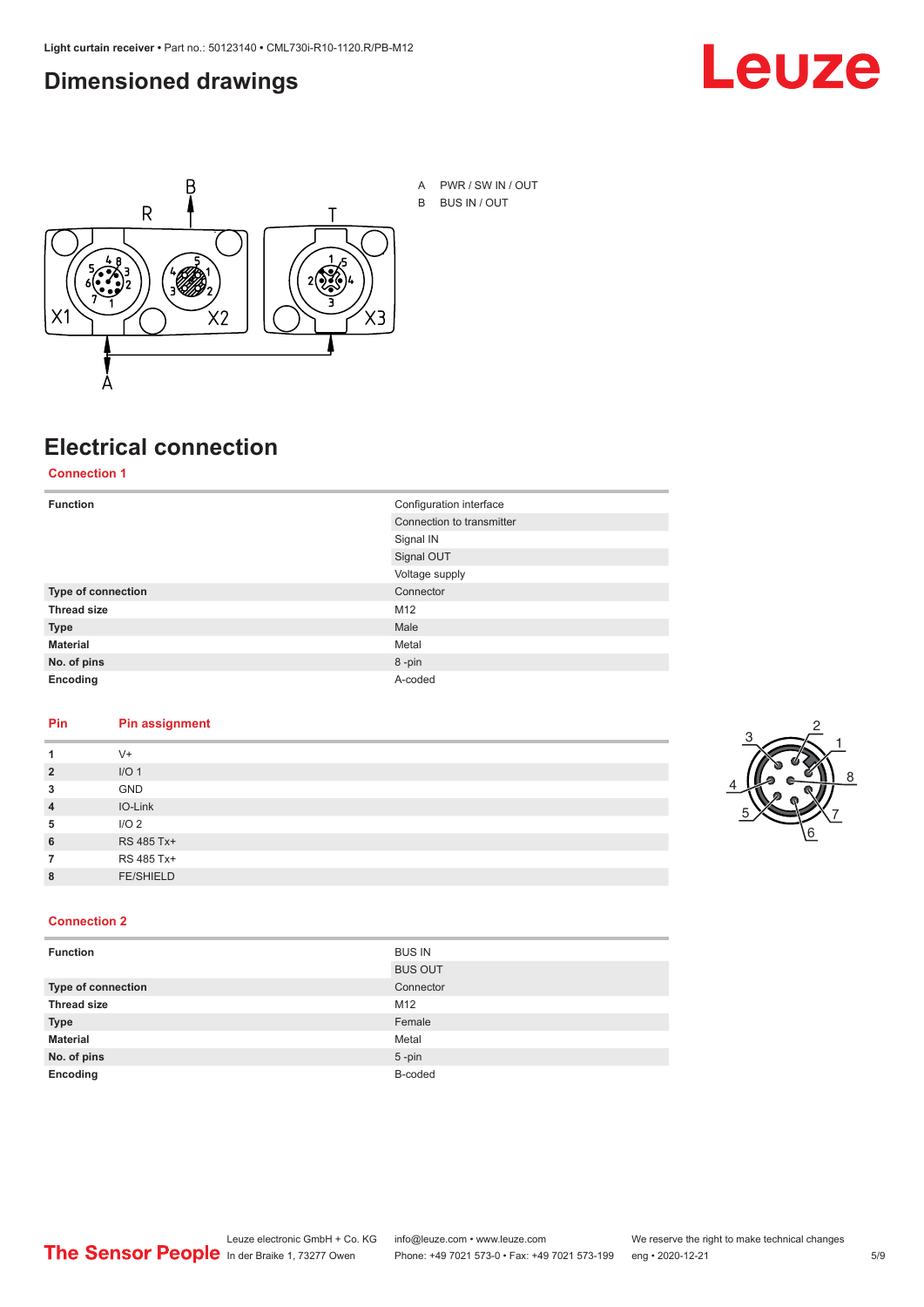### <span id="page-5-0"></span>**Electrical connection**

| Pin | Pin assignment   |  |
|-----|------------------|--|
|     | $V +$            |  |
| ຳ   | Tx-              |  |
| 3   | PB GND           |  |
|     | $Tx+$            |  |
| 5   | <b>FE/SHIELD</b> |  |

### **Operation and display**

| <b>LED</b>     | <b>Display</b>           | <b>Meaning</b>                         |
|----------------|--------------------------|----------------------------------------|
|                | Green, continuous light  | Operational readiness                  |
|                | Green, flashing          | Teach / error                          |
| $\overline{2}$ | Yellow, continuous light | Light path free, with function reserve |
|                | Yellow, flashing         | No function reserve                    |
|                | Off                      | Object detected                        |

#### **Suitable transmitters**

| Part no. | <b>Designation</b>         | <b>Article</b>               | <b>Description</b>                                                          |
|----------|----------------------------|------------------------------|-----------------------------------------------------------------------------|
| 50118955 | CML730i-T10-<br>1120.R-M12 | Light curtain<br>transmitter | Operating range: 0.3  9.5 m<br>Connection: Connector, M12, Rear side, 5-pin |

#### **Part number code**

Part designation: **CML7XXi-YZZ-AAAA.BCCCDDD-EEEFFF**

| <b>CML</b>  | <b>Operating principle</b><br>Measuring light curtain                                                                                     |  |  |
|-------------|-------------------------------------------------------------------------------------------------------------------------------------------|--|--|
| 7XXi        | <b>Series</b><br>720i: 720i series<br>730i: 730i series                                                                                   |  |  |
| Y           | Device type<br>T: transmitter<br>R: receiver                                                                                              |  |  |
| <b>ZZ</b>   | <b>Beam spacing</b><br>$05:5$ mm<br>10:10 mm<br>20:20 mm<br>40:40 mm                                                                      |  |  |
| <b>AAAA</b> | Measurement field length [mm], dependent on beam spacing                                                                                  |  |  |
| B           | Equipment<br>A: connector outlet, axial<br>R: rear connector outlet                                                                       |  |  |
| <b>CCC</b>  | Interface<br>L: IO-Link<br>/CN: CANopen<br>/PB: PROFIBUS<br>/PN: PROFINET<br>/CV: Analog current and voltage output<br>/D3: RS 485 Modbus |  |  |

**Leuze**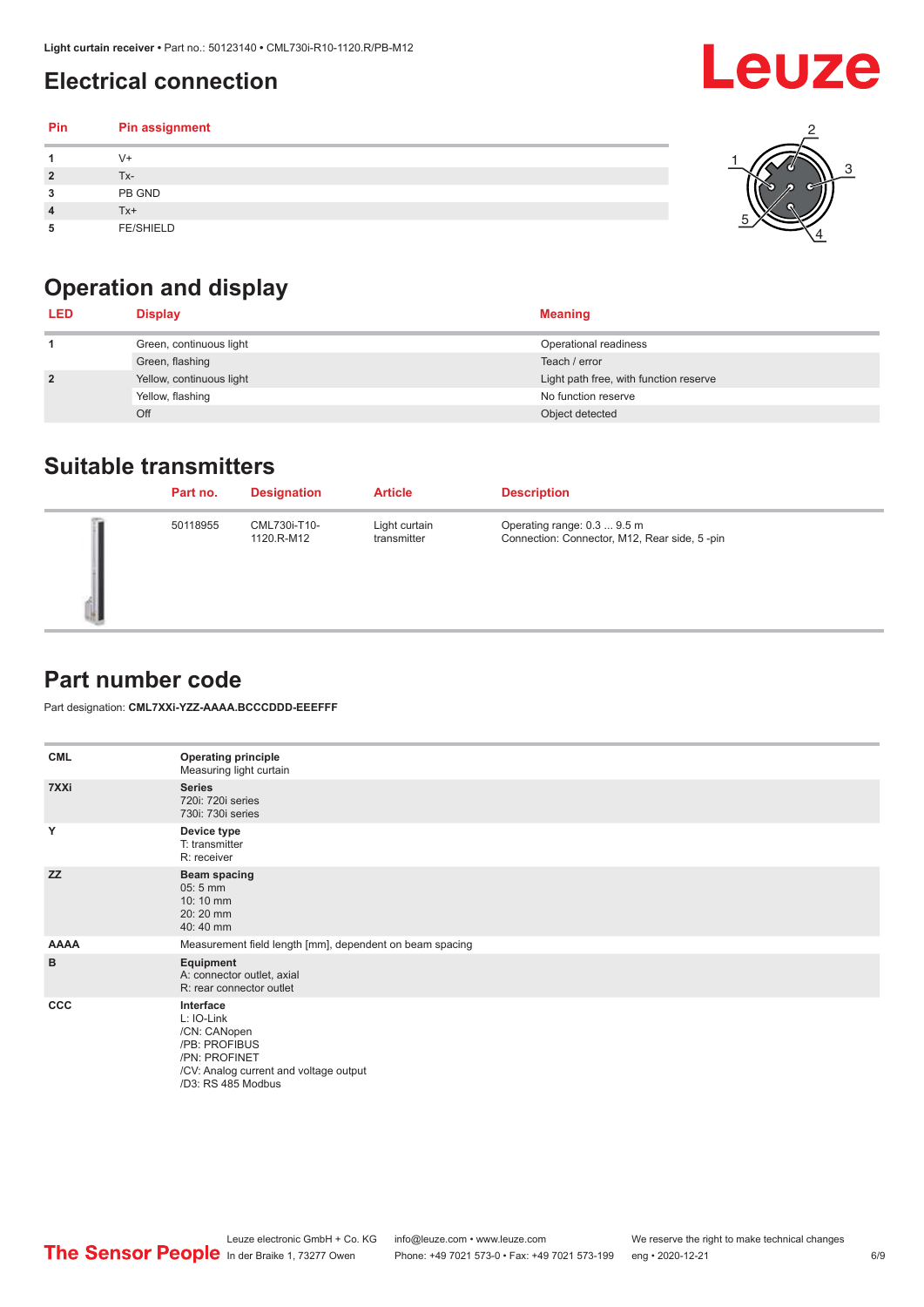#### <span id="page-6-0"></span>**Part number code**



| <b>DDD</b>  | <b>Special equipment</b><br>-PS: Power Setting                                                  |
|-------------|-------------------------------------------------------------------------------------------------|
| <b>EEE</b>  | <b>Electrical connection</b><br>M12: M12 connector                                              |
| <b>FFF</b>  | -EX: Explosion protection                                                                       |
|             |                                                                                                 |
| <b>Note</b> |                                                                                                 |
|             | $\&$ A list with all available device types can be found on the Leuze website at www.leuze.com. |

#### **Notes**

| Observe intended use!                                                                                                                                                                                                            |
|----------------------------------------------------------------------------------------------------------------------------------------------------------------------------------------------------------------------------------|
| $\%$ This product is not a safety sensor and is not intended as personnel protection.<br>$\%$ The product may only be put into operation by competent persons.<br>$\%$ Only use the product in accordance with its intended use. |
|                                                                                                                                                                                                                                  |



#### **For UL applications:**

ª For UL applications, use is only permitted in Class 2 circuits in accordance with the NEC (National Electric Code). ª These proximity switches shall be used with UL Listed Cable assemblies rated 30V, 0.5A min, in the field installation, or equivalent (categories: CYJV/ CYJV7 or PVVA/PVVA7)

#### **Accessories**

### Connection technology - Connection cables

|        | Part no. | <b>Designation</b>     | <b>Article</b>   | <b>Description</b>                                                                                                                                         |
|--------|----------|------------------------|------------------|------------------------------------------------------------------------------------------------------------------------------------------------------------|
| 2<br>W | 50132079 | KD U-M12-5A-V1-<br>050 | Connection cable | Connection 1: Connector, M12, Axial, Female, A-coded, 5-pin<br>Connection 2: Open end<br>Shielded: No<br>Cable length: 5,000 mm<br>Sheathing material: PVC |

#### Connection technology - Y distribution cables

|   |   | Part no. | <b>Designation</b>          | <b>Article</b>        | <b>Description</b>                                                                                                                                                                                                                                                                                  |
|---|---|----------|-----------------------------|-----------------------|-----------------------------------------------------------------------------------------------------------------------------------------------------------------------------------------------------------------------------------------------------------------------------------------------------|
| Ø | ø | 50118183 | K-Y1 M12A-5m-<br>M12A-S-PUR | Interconnection cable | Connection 1: Connector, M12, Axial, Female, A-coded, 5-pin<br>Connection 2: Connector, M12, Axial, Male, A-coded, 5-pin<br>Connection 3: Connector, M12, Axial, Female, A-coded, 8-pin<br>Shielded: Yes<br>Cable length fork 1: 5,000 mm<br>Cable length fork 2: 150 mm<br>Sheathing material: PUR |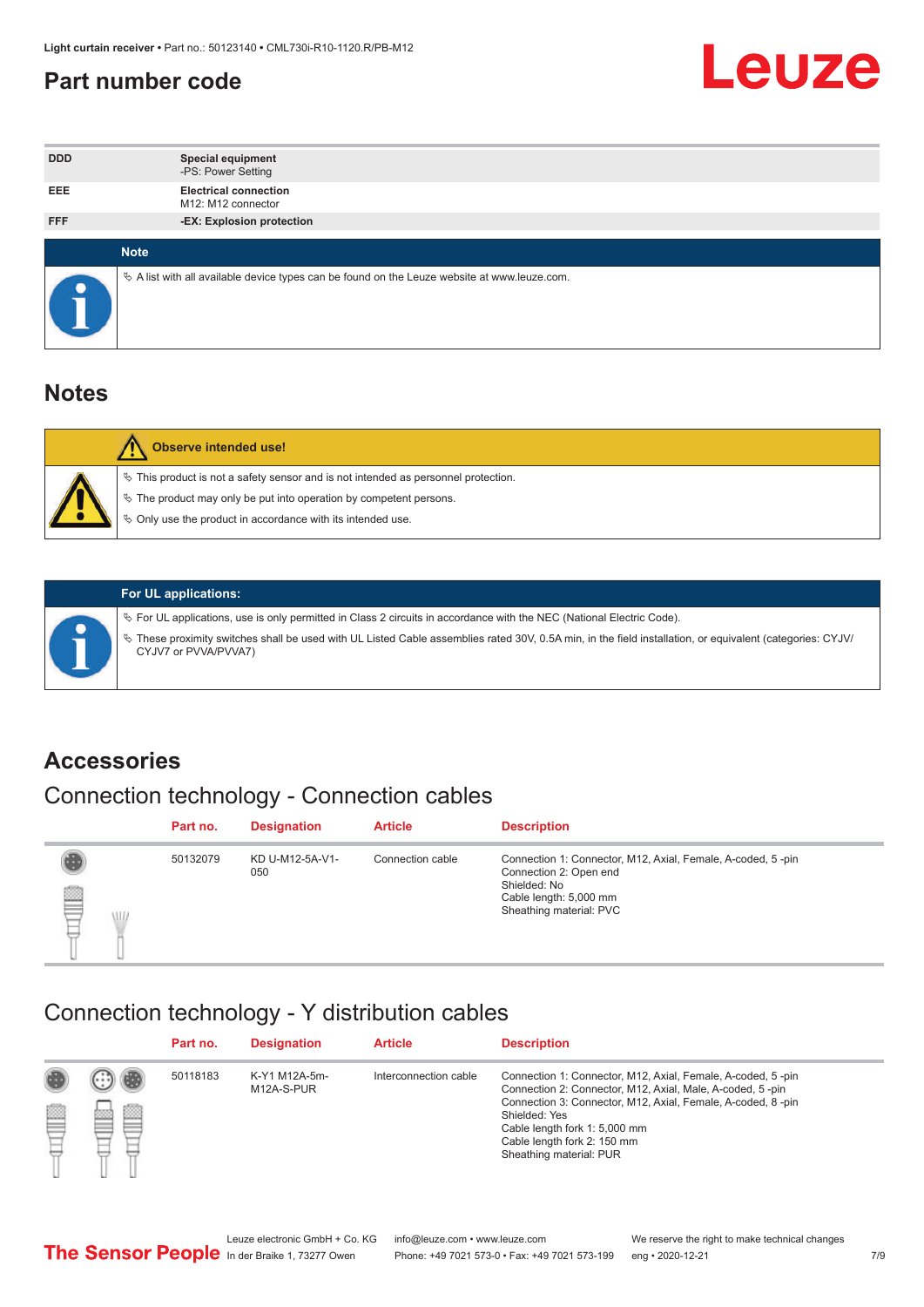#### **Accessories**

# **Leuze**

|   |                  | Part no. | <b>Designation</b>           | <b>Article</b>        | <b>Description</b>                                                                                                                                                                                                                                                                             |
|---|------------------|----------|------------------------------|-----------------------|------------------------------------------------------------------------------------------------------------------------------------------------------------------------------------------------------------------------------------------------------------------------------------------------|
| œ | œ<br><b>COLL</b> | 50123265 | K-YPB M12A-5m-<br>M12A-S-PUR | Interconnection cable | Suitable for interface: PROFIBUS DP<br>Connection 1: Connector, M12, Axial, Male, B-coded, 5-pin<br>Connection 2: Cable with connector, M12, Axial, Female, B-coded, 5-pin<br>Connection 3: Cable with connector, M12, Axial, Male, B-coded, 5-pin<br>Shielded: Yes<br>Sheathing material: PUR |

#### Mounting technology - Mounting brackets

|               | Part no. | <b>Designation</b> | <b>Article</b>      | <b>Description</b>                                                                                                                                                                                                        |
|---------------|----------|--------------------|---------------------|---------------------------------------------------------------------------------------------------------------------------------------------------------------------------------------------------------------------------|
| $\frac{1}{2}$ | 50142900 | BT 700M.5-2SET     | Mounting device set | Design of mounting device: Bracket mounting<br>Fastening, at system: Through-hole mounting, T slotted hole<br>Mounting bracket, at device: Screw type, Sliding block<br>Type of mounting device: Rigid<br>Material: Steel |

### Mounting technology - Swivel mounts

| Part no. | <b>Designation</b> | <b>Article</b>       | <b>Description</b>                                                                                                                                          |
|----------|--------------------|----------------------|-------------------------------------------------------------------------------------------------------------------------------------------------------------|
| 429046   | <b>BT-2R1</b>      | Mounting bracket set | Fastening, at system: Through-hole mounting<br>Mounting bracket, at device: Clampable<br>Type of mounting device: Turning, 360°<br>Material: Metal, Plastic |

#### Configuration devices

| Part no. | <b>Designation</b>             | <b>Article</b>  | <b>Description</b>                                                       |
|----------|--------------------------------|-----------------|--------------------------------------------------------------------------|
| 50121098 | SET MD12-US2-IL1.1<br>$+$ Zub. | Diagnostics set | Interface: USB<br>Connections: 2 Piece(s)<br>Degree of protection: IP 20 |

#### Services

| Part no. | <b>Designation</b> | <b>Article</b>   | <b>Description</b>                                                                                                                                                                                                                                                                                                                                                                                                              |
|----------|--------------------|------------------|---------------------------------------------------------------------------------------------------------------------------------------------------------------------------------------------------------------------------------------------------------------------------------------------------------------------------------------------------------------------------------------------------------------------------------|
| S981001  | CS10-S-110         | Start-up support | Details: Performed at location of customer's choosing, duration: max. 10<br>hours.<br>Conditions: Devices and connection cables are already mounted, price not<br>including travel costs and, if applicable, accommodation expenses.<br>Restrictions: No mechanical (mounting) and electrical (wiring) work<br>performed, no changes (attachments, wiring, programming) to third-party<br>components in the nearby environment. |
| S981005  | CS10-T-110         | Product training | Details: Location and content to be agreed upon, duration: max. 10 hours.<br>Conditions: Price not including travel costs and, if applicable, accommodation<br>expenses.<br>Restrictions: Travel costs and accommodation expenses charged separately<br>and according to expenditure.                                                                                                                                           |